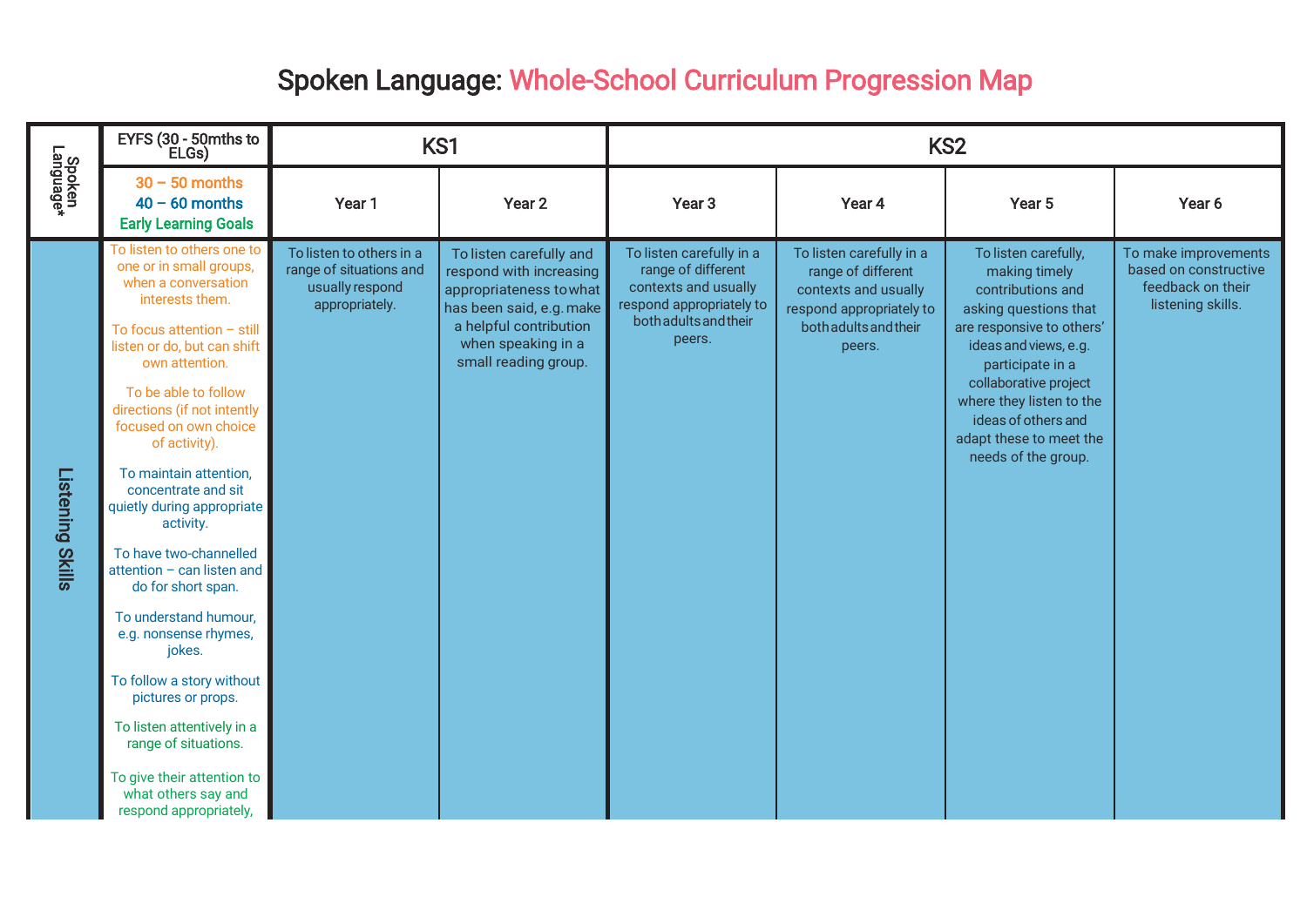|                              | while engaged in another<br>activity.                                                                                                                                                                                                                                                                                                                                                                                                                               |                                                                                                                                                                                       |                                                                                                                                                                                                                                        |                                                                                                                                                                                              |                                                                                                                                                                                                           |                                                                                                                                                                                                 |                                                                                                                                                                                |
|------------------------------|---------------------------------------------------------------------------------------------------------------------------------------------------------------------------------------------------------------------------------------------------------------------------------------------------------------------------------------------------------------------------------------------------------------------------------------------------------------------|---------------------------------------------------------------------------------------------------------------------------------------------------------------------------------------|----------------------------------------------------------------------------------------------------------------------------------------------------------------------------------------------------------------------------------------|----------------------------------------------------------------------------------------------------------------------------------------------------------------------------------------------|-----------------------------------------------------------------------------------------------------------------------------------------------------------------------------------------------------------|-------------------------------------------------------------------------------------------------------------------------------------------------------------------------------------------------|--------------------------------------------------------------------------------------------------------------------------------------------------------------------------------|
| Following Instruction        | To respond to simple<br>instructions, e.g. to get<br>or put away an object.<br>To respond to<br>instructions involving a<br>two-part sequence.<br>To follow instructions<br>involving several ideas<br>or actions.                                                                                                                                                                                                                                                  | To understand<br>instructions with more<br>than one point in many<br>situations.                                                                                                      | To fully understand<br>instructions with more<br>than one point in many<br>situations and<br>independently seek<br>clarification when a<br>message is not clear.<br>To attempt to follow<br>instructions before<br>seeking assistance. | To follow instructions in<br>a range of unfamiliar<br>situations.<br>To recognise when it is<br>needed and ask for<br>specific additional<br>information to clarify<br>instructions.         |                                                                                                                                                                                                           | To follow complex directions/multi-step instructions without the need for<br>repetition.                                                                                                        |                                                                                                                                                                                |
| Asking & Answering Questions | To begin to understand<br>'why' and 'how'<br>questions.<br>To question why things<br>happen and give<br>explanations. Asks who,<br>what, when and how.<br>To comment and ask<br>questions about<br>aspects of their familiar<br>world, such as the place<br>where they live or the<br>natural world.<br>To ask appropriate<br>questions of others.<br>To answer 'how' and<br>'why' questions about<br>their experiences and in<br>response to stories or<br>events. | To begin to ask<br>questions that are linked<br>to the topic being<br>discussed.<br>To answer questions on<br>a wider range of topics<br>(sometimes may only be<br>one-word answers). | To show that they are<br>following a conversation<br>by asking relevant and<br>timely questions.<br>To answer questions<br>using clear sentences.<br>To begin to give<br>reasoning behind their<br>answers when prompted<br>to do so.  | To ask questions that<br>relate to what has been<br>heard or what was<br>presented to them.<br>To begin to offer support<br>for their answers to<br>questions with justifiable<br>reasoning. | To generate relevant<br>questions to ask a<br>specific<br>speaker/audience in<br>response to what has<br>been said.<br>To regularly offer<br>answers that are<br>supported with justifiable<br>reasoning. | To ask questions which<br>deepen conversations<br>and/or further their<br>knowledge.<br>To understand how to<br>answer questions that<br>require more detailed<br>answers and<br>justification. | To regularly ask relevant<br>questions to extend their<br>understanding and<br>knowledge.<br>To articulate and justify<br>answers with confidence<br>in a range of situations. |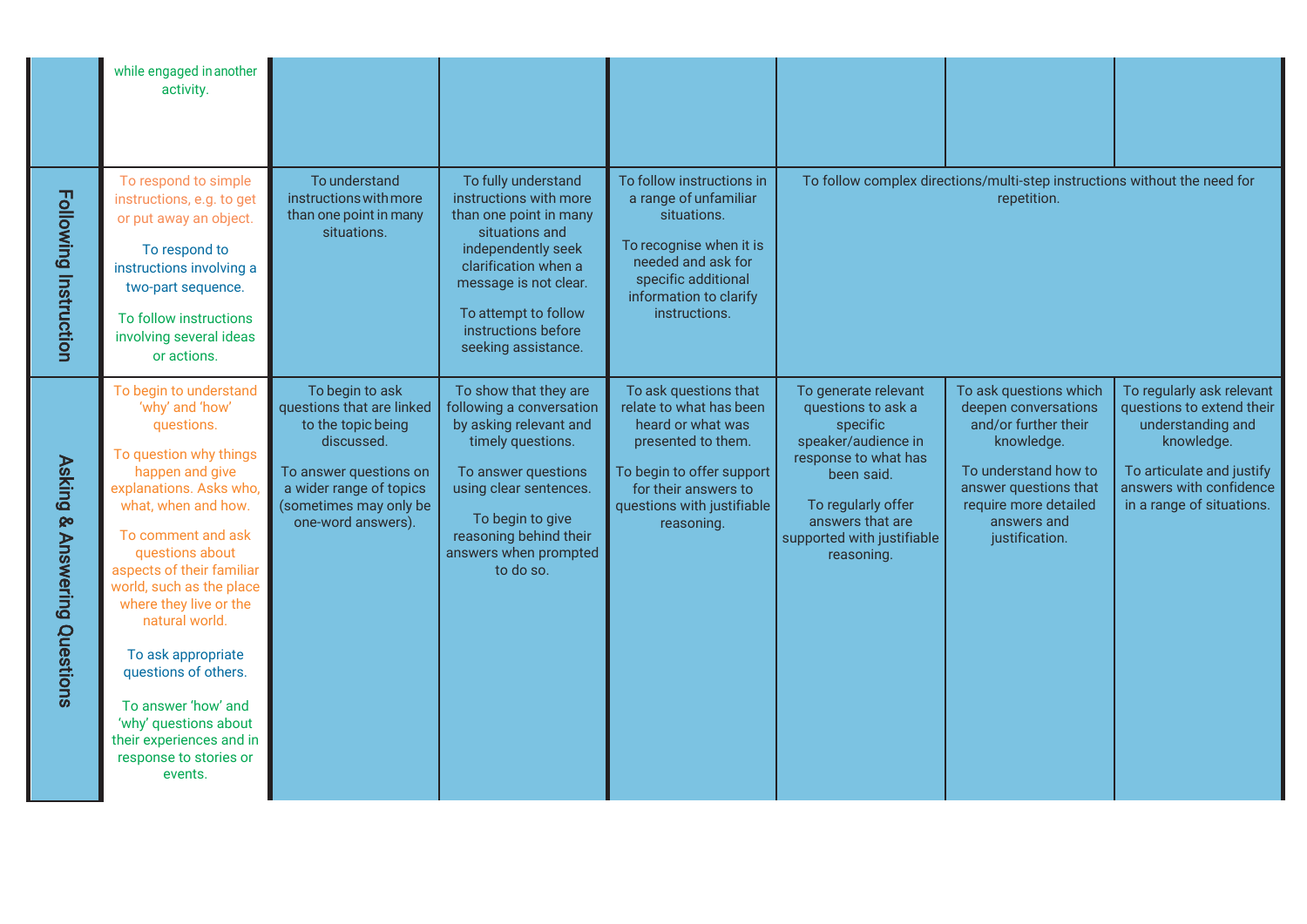| Drama, Performance & Confidence | To use intonation,<br>rhythm and phrasing to<br>make the meaning clear<br>to others.<br>To talk confidently with<br>other children when<br>playing, and will<br>communicate freely<br>about own home and<br>community.<br>To confidently speak to<br>others about own needs.<br>wants, interests and<br>opinions.<br>To express themselves<br>effectively, showing<br>awareness of listeners' | To speak clearly in a way<br>that is easy to<br>understand.<br>To speak in front of<br>larger audiences, e.g. in<br>a class assembly, during<br>a show 'n' tell session.<br>To know when it is their<br>turn to speak in a small<br>group presentation or<br>play performance.<br>To take part in a simple<br>role play of a known<br>story. | To speak confidently<br>within a group of peers<br>so that their message is<br>clear.<br>To practise and rehearse<br>reading sentences and<br>stories aloud.<br>To take on a different<br>role in a drama or role<br>play and discuss the<br>character's feelings.<br>To recognise that<br>sometimes speakers talk<br>differently and discuss<br>reasons why this might<br>happen. | To rehearse reading<br>sentences and stories<br>aloud, taking note of<br>feedback from teachers<br>and peers.<br>To speak regularly in<br>front of large and small<br>audiences.<br>To participate in role play<br>tasks, showing an<br>understanding of<br>character by choosing<br>appropriate words and<br>phrases to indicate a<br>person's emotions. | To use intonation when<br>reading aloud to<br>emphasise punctuation.<br>To practise and rehearse<br>sentences and stories,<br>gaining feedback on their<br>performance from<br>teachers and peers.<br>To take on a specific role<br>in role-play/drama<br>activities and participate<br>in focused discussion<br>while remaining in<br>character.<br>To discuss the language<br>choices of other<br>speakers and how this | To narrate stories with<br>intonation and<br>expression to add detail<br>and excitement for the<br>listener.<br>To use feedback from<br>peers and teachers (and<br>from observing other<br>speakers) to make<br>improvements to<br>performance.<br>To combine vocabulary<br>choices, gestures and<br>body movement to take<br>on and maintain the role<br>of a character.                                             | To participate<br>confidently in a range of<br>different performances,<br>role<br>play exercises and<br>improvisations (including<br>acting in role).<br>To gain, maintain and<br>monitor the interest of<br>the listener(s).<br>To select and use<br>appropriate registers for<br>effective<br>communication.                                                                                      |
|---------------------------------|-----------------------------------------------------------------------------------------------------------------------------------------------------------------------------------------------------------------------------------------------------------------------------------------------------------------------------------------------------------------------------------------------|----------------------------------------------------------------------------------------------------------------------------------------------------------------------------------------------------------------------------------------------------------------------------------------------------------------------------------------------|------------------------------------------------------------------------------------------------------------------------------------------------------------------------------------------------------------------------------------------------------------------------------------------------------------------------------------------------------------------------------------|-----------------------------------------------------------------------------------------------------------------------------------------------------------------------------------------------------------------------------------------------------------------------------------------------------------------------------------------------------------|---------------------------------------------------------------------------------------------------------------------------------------------------------------------------------------------------------------------------------------------------------------------------------------------------------------------------------------------------------------------------------------------------------------------------|-----------------------------------------------------------------------------------------------------------------------------------------------------------------------------------------------------------------------------------------------------------------------------------------------------------------------------------------------------------------------------------------------------------------------|-----------------------------------------------------------------------------------------------------------------------------------------------------------------------------------------------------------------------------------------------------------------------------------------------------------------------------------------------------------------------------------------------------|
|                                 | needs.<br>To speak confidently in a<br>familiar group, will talk<br>about their ideas.                                                                                                                                                                                                                                                                                                        |                                                                                                                                                                                                                                                                                                                                              |                                                                                                                                                                                                                                                                                                                                                                                    |                                                                                                                                                                                                                                                                                                                                                           | may vary in different<br>situations.                                                                                                                                                                                                                                                                                                                                                                                      |                                                                                                                                                                                                                                                                                                                                                                                                                       |                                                                                                                                                                                                                                                                                                                                                                                                     |
| Vocabulary Building & Standard  | To begin to use more<br>complex sentences to<br>link thoughts (e.g. using<br>and, because).<br>To use a range of tenses<br>(e.g. play, playing, will<br>play, played).<br>To use vocabulary<br>focused on objects and<br>people that are of<br>particular importance to<br>them.<br>To build up vocabulary<br>that reflects the breadth<br>of their experiences.                              | To use appropriate<br>vocabulary to describe<br>their immediate world<br>and feelings.<br>To think of alternatives<br>for simple vocabulary<br>choices.                                                                                                                                                                                      | To start to use subject-<br>specific vocabulary to<br>explain, describe and<br>add detail.<br>To suggest words or<br>phrases appropriate to<br>the topic being<br>discussed.<br>To start to vary language<br>according to the<br>situation between formal<br>and informal.<br>To usually speak in<br>grammatically correct<br>sentences.                                           | To use vocabulary that is<br>appropriate to the topic<br>and/or the audience.<br>To recognise powerful<br>vocabulary in stories/<br>texts that they read or<br>listen to and begin to try<br>to use these words and<br>phrases in their own talk.<br>To discuss topics that<br>are unfamiliar to their<br>own direct experience.                          | To regularly use<br>interesting adjectives,<br>adverbial phrases and<br>extended noun phrases<br>in speech.<br>To know and use<br>language that is<br>acceptable in formal and<br>informal situations with<br>increasing confidence.<br>To recognise powerful<br>vocabulary in stories/<br>texts that they read or<br>listen to, building these<br>words and phrases into<br>their own talk in an<br>appropriate way.     | To regularly use<br>interesting adjectives,<br>adverbial phrases and<br>extended noun phrases<br>in speech.<br>To know and use<br>language that is<br>acceptable in formal and<br>informal situations with<br>increasing confidence.<br>To recognise powerful<br>vocabulary in stories/<br>texts that they read or<br>listen to, building these<br>words and phrases into<br>their own talk in an<br>appropriate way. | To use relevant<br>strategies to build their<br>vocabulary.<br>To use adventurous and<br>ambitious vocabulary in<br>speech, which is always<br>appropriate to the topic,<br>audience and purpose<br>To speak audibly, fluently<br>and with a full command<br>of Standard English in all<br>situations.<br>To use a broad, deep and<br>rich vocabulary to<br>discuss abstract<br>concepts and a wide |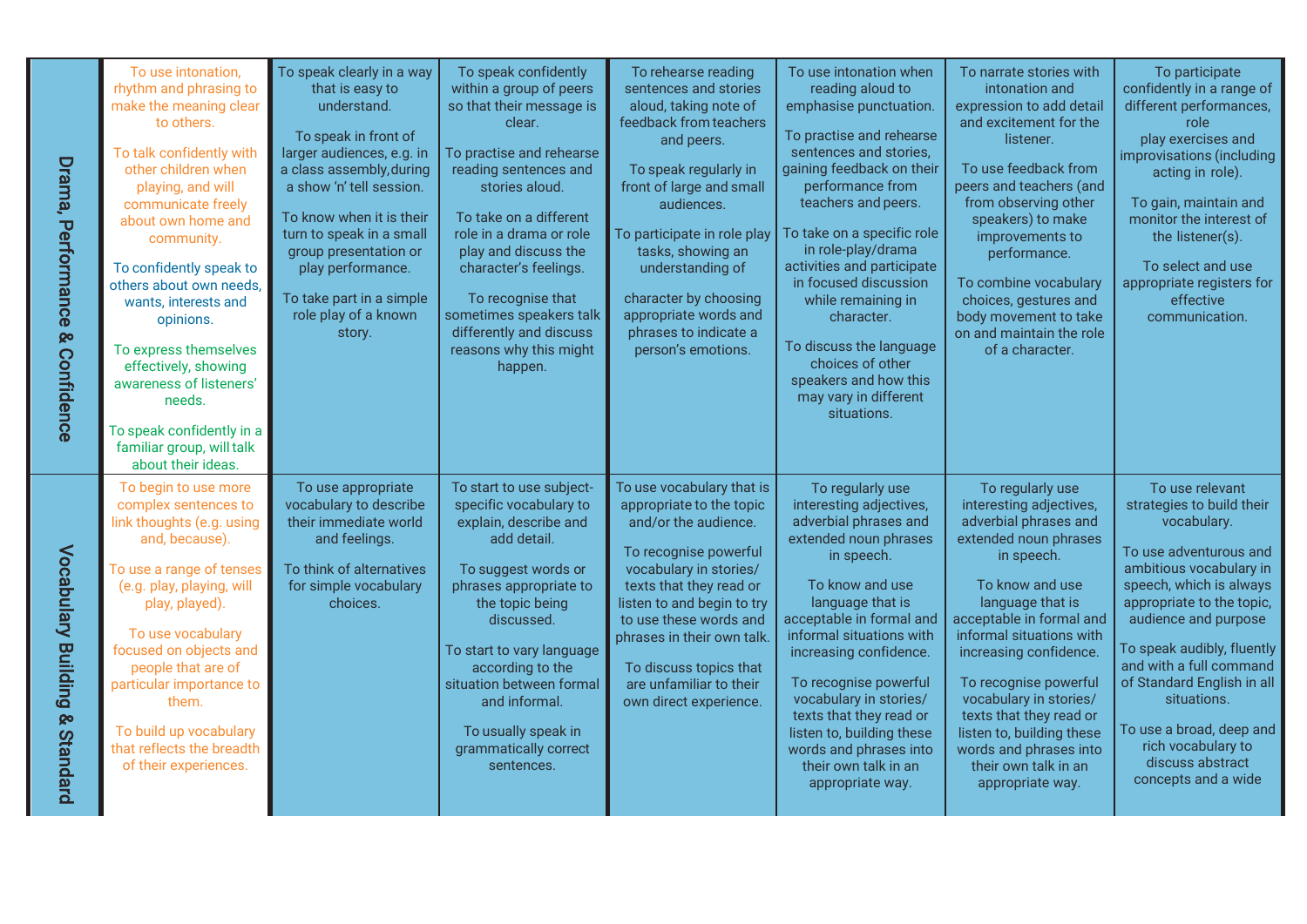| <b>English</b>                   | To use past, present and<br>future forms accurately<br>when talking about<br>events that have<br>happened or are to<br>happen in the future.                                                                                                                                                                                                                                                                                                                                                                                                                                                                                                                                                                                                                                        |                                                                                                                                                                                                   |                                                                                                                                                                                       |                                                                                                                                                                                                 |                                                                                                                                                                                                                                                          |                                                                                                                                                                                                                                                                 | range of topics.<br>To confidently explain<br>the meaning of words<br>and offer alternative<br>synonyms.                                                                                                                                                                                                                                                                                                                                                                                                                                                                                                                         |
|----------------------------------|-------------------------------------------------------------------------------------------------------------------------------------------------------------------------------------------------------------------------------------------------------------------------------------------------------------------------------------------------------------------------------------------------------------------------------------------------------------------------------------------------------------------------------------------------------------------------------------------------------------------------------------------------------------------------------------------------------------------------------------------------------------------------------------|---------------------------------------------------------------------------------------------------------------------------------------------------------------------------------------------------|---------------------------------------------------------------------------------------------------------------------------------------------------------------------------------------|-------------------------------------------------------------------------------------------------------------------------------------------------------------------------------------------------|----------------------------------------------------------------------------------------------------------------------------------------------------------------------------------------------------------------------------------------------------------|-----------------------------------------------------------------------------------------------------------------------------------------------------------------------------------------------------------------------------------------------------------------|----------------------------------------------------------------------------------------------------------------------------------------------------------------------------------------------------------------------------------------------------------------------------------------------------------------------------------------------------------------------------------------------------------------------------------------------------------------------------------------------------------------------------------------------------------------------------------------------------------------------------------|
| Speaking for a Range of Purposes | To retell a simple past<br>event in correct order<br>(e.g. went down slide,<br>hurt finger).<br>To talk to connect ideas.<br>explain what is<br>happening and<br>anticipate what might<br>happen next, recall and<br>relive past experiences.<br>To use talk in pretending<br>that objects stand for<br>something else in play,<br>e.g. 'This box is my<br>castle.'<br>To remember and talk<br>about significant events<br>in their own experience.<br>To talk about why things<br>happen and how things<br>work.<br>To use language to<br>imagine and recreate<br>roles and experiences in<br>play situations.<br>To link statements and<br>stick to a main theme or<br>intention.<br>To use talk to organise,<br>sequence and clarify<br>thinking, ideas, feelings<br>and events. | To organise their<br>thoughts into sentences<br>before expressing them.<br>To be able to describe<br>their immediate world<br>and environment.<br>To retell simple stories<br>and recounts aloud. | To talk about themselves<br>clearly and confidently.<br>To verbally recount<br>experiences with some<br>added interesting details.<br>To offer ideas based on<br>what has been heard. | To organise what they<br>want to say so that it has<br>a clear purpose.<br>To begin to give<br>descriptions, recounts<br>and narrative retellings<br>with added details to<br>engage listeners. | To give descriptions,<br>recounts and narrative<br>retellings with specific<br>details to actively engage<br>listeners.<br>To debate issues and<br>make their opinions on<br>topics clear.<br>To adapt their ideas in<br>response to new<br>information. | To plan and present<br>information clearly with<br>ambitious added detail<br>and description for the<br>listener.<br>To participate in<br>debates/arguments and<br>use relevant details to<br>support their opinions<br>and adding humour<br>where appropriate. | To communicate<br>confidently across a<br>range of contexts and to<br>a range of audiences.<br>To articulate and justify<br>arguments and opinions<br>with confidence.<br>To give well-structured<br>descriptions,<br>explanations,<br>presentations and<br>narratives for different<br>purposes, including for<br>expressing feelings.<br>To use spoken language<br>to develop<br>understanding through<br>speculating,<br>hypothesising,<br>imagining and exploring<br>ideas.<br>To make reference back<br>to their original thoughts<br>when their opinions have<br>changed and give<br>reasons for their change<br>of focus. |